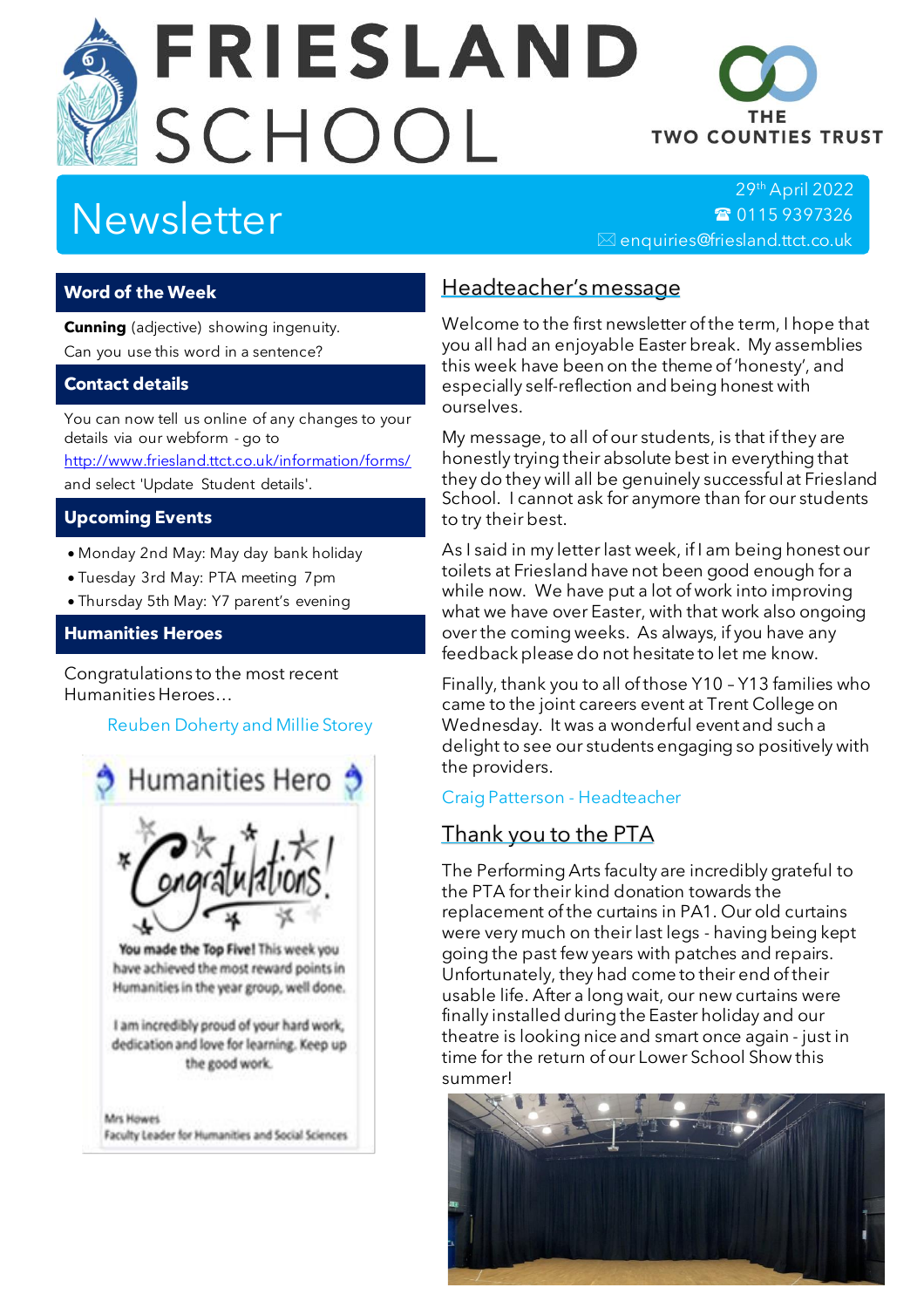# Career of the Week

**Geneticist's** study genes to work out how cells and organisms behave.

Geneticist's earn £18,821 to £47,642

To become a Geneticist you would need to go to university and you might work in a laboratory, a university or at a research facility.



## Audition Time…

A big well done to the 75+ students from Years 7, 8 and 9 that auditioned for High School Musical before Easter. This involved a busy three evenings where students were required to learn sections from the performance and were given the opportunity to showcase their talents in singing, acting and dancing. We were incredibly impressed by the quality and enthusiasm of all those that came along. We have now cast all the roles and look forward to starting the rehearsals this week ready for the show in July. Let the hard work begin!

## The Performing Arts Department



# Sixth Form Alumni – Where are they now?

I left Friesland school in 2016, went onto further A-Levels studying photography, product design, English combined and EPQ I achieved AACD. I then applied to Nottingham Trent University to do a Law (LLB) Degree. I started this in 2018, due to Covid our studying went from lectures in lecture halls with 100's of students to sitting at home listening to them alone. It



became a very independent degree but my tutors were so helpful and ensured we all understood our learning. I graduated from Nottingham Trent University with a 2:1 Law Degree in 2021. I then originally was going to do my LPC (Legal Practice Course) LLM Masters but I had also applied for a few jobs. Somehow to my amazement I managed to get a paralegal role at Browne Jacobson Law firm which I felt I couldn't reject. So, I began working as a paralegal in October 2021. I am completely in love with the job and every day is different, I currently specialise in defending clinical negligence claims which I love. I then began my Masters LPC in January 2022 which I do part time whilst working 4 days a week as this course is so intense working 5 days just was not possible - luckily my work is flexible enabling me to progress in my studies and gain experience in a law firm at the same time.

## Laura Thorpe

## Careers Fair Success

We are delighted with the success of the very first Three Schools Careers Fair, organised by Friesland, Wilsthorpe and Trent College that took place on Wednesday.

Year 9 -13 students and their parents were invited to Trent College to listen to and speak an extensive range of representatives from universities, further education and training providers and employers.

# Student Success

Congratulations Tyler! Our Year 9 music students entered a county-wide music composition competition - creating a new soundtrack for a film - and Tyler was selected as the winner! Huge well done and enjoy spending your prize! With

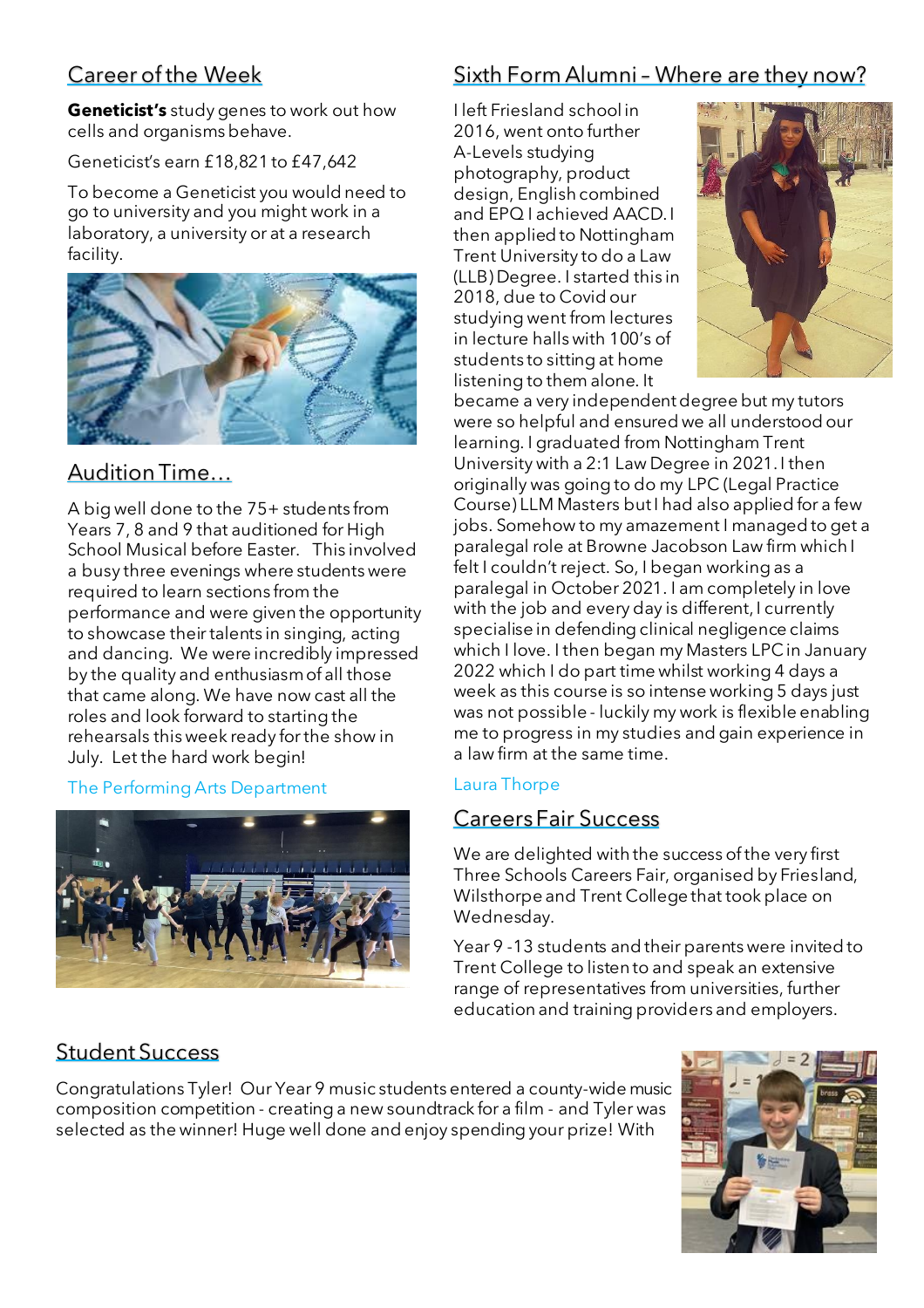# Year 11 Final GCSE dishes

Here are a few of the photos from Year 11 students who have been cooking Italian themed dishes. They have done very well and I am very proud of all their achievements this year. A real variety of homemade pasta, sauces and delicious desserts and risottos. A huge well done!

#### Mrs Pitman